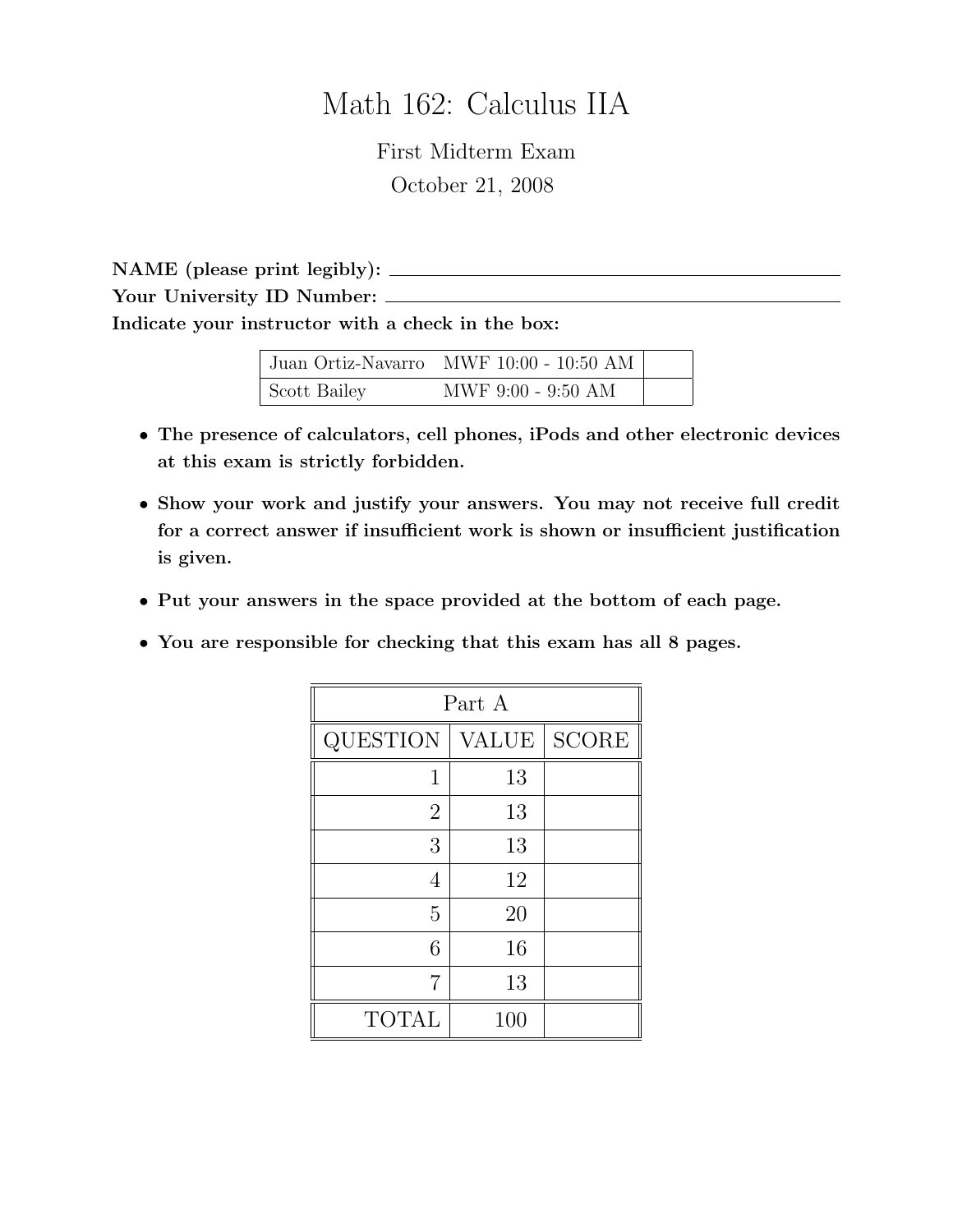## Part A

- 1. (13 points) Consider the curves described by  $y = x^2$  and  $y = \sqrt{ }$  $\overline{x}$ .
- (a) Sketch the region enclosed by these curves, and find the area of this region.

(b) Let S be the solid obtained by rotating the above region about the x-axis. Sketch  $S$ , along with a typical cross-section of  $S$ , and find the volume of  $S$  using the washer method (also called the cross-sectional method.)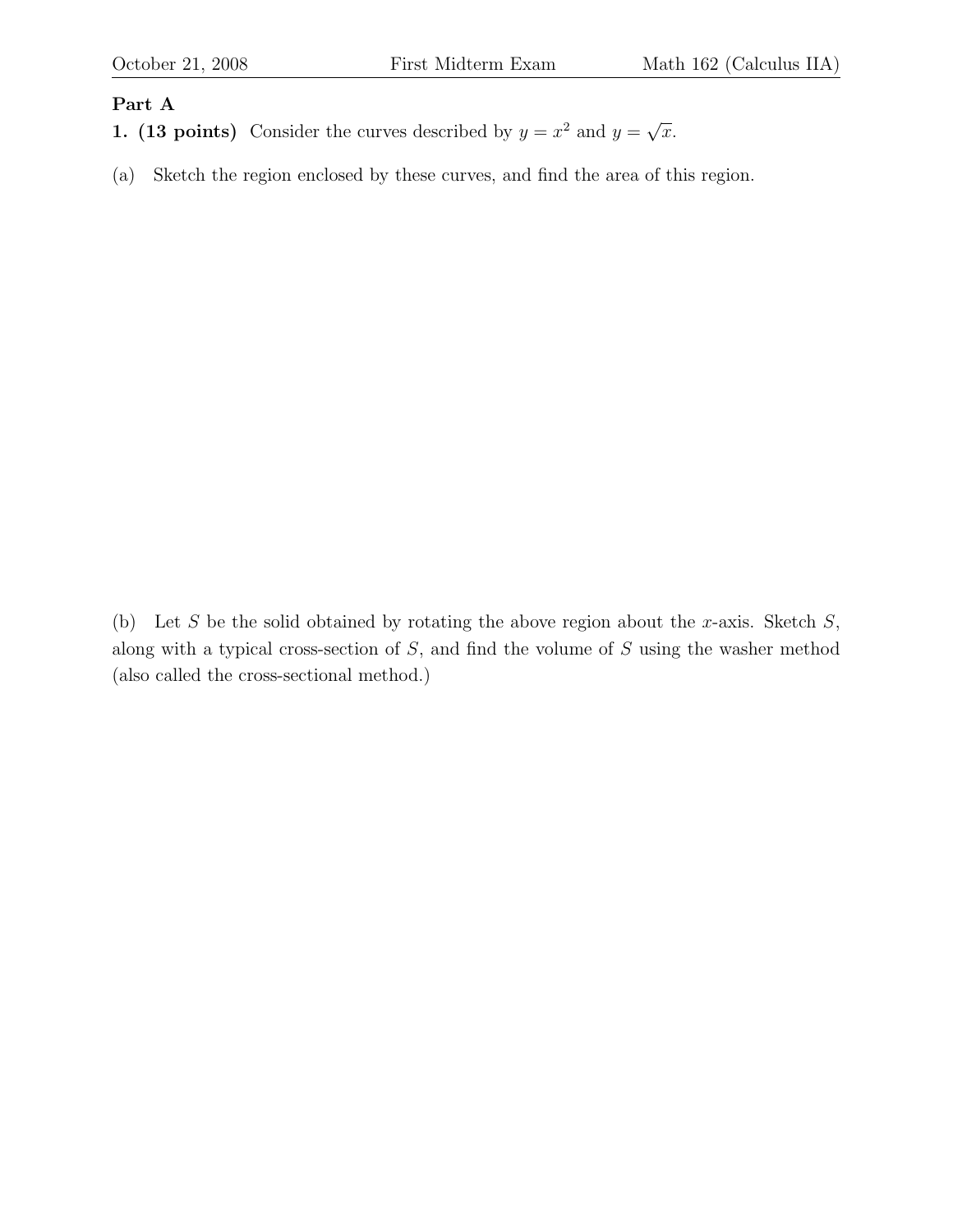**2. (13 points)** Again consider the curves described by  $y = x^2$  and  $y = \sqrt{ }$  $\overline{x}$ .

(a) Let S be the solid obtained by rotating the region bounded by these curves about the y-axis. Sketch  $S$ , along with a typical cylindrical shell inside  $S$ , and find the volume of  $S$ using the cylindrical shells method.

(b) Let  $S$  be the solid obtained by rotating the region bounded by these curves about the line  $x = 4$ . Sketch S and find the volume of S using whichever method you want (washer method or cylindrical shells.)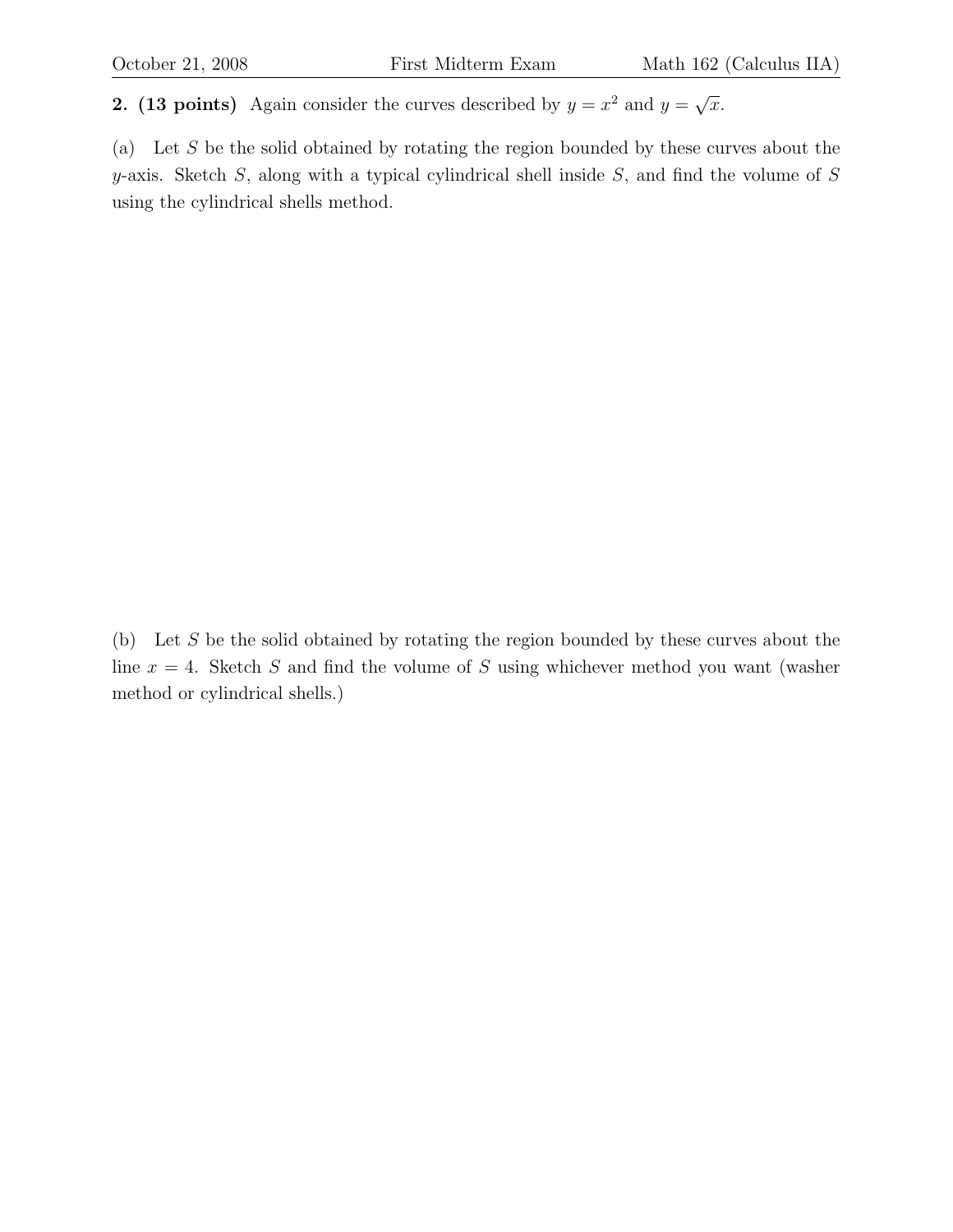## 3. (13 points)

Gasoline at a service station is stored in a cylindrical tank buried on its side, with the highest part of the tank 5 ft below the surface. The tank is 8 feet in diameter and 10 ft long. The density of gasoline is  $45 \text{ lb/ft}^3$ . Assume that the filler cap of each automobile is 2 feet above the ground. If the tank is initially full, how much work is done pumping half of the gasoline in the tank into automobiles?

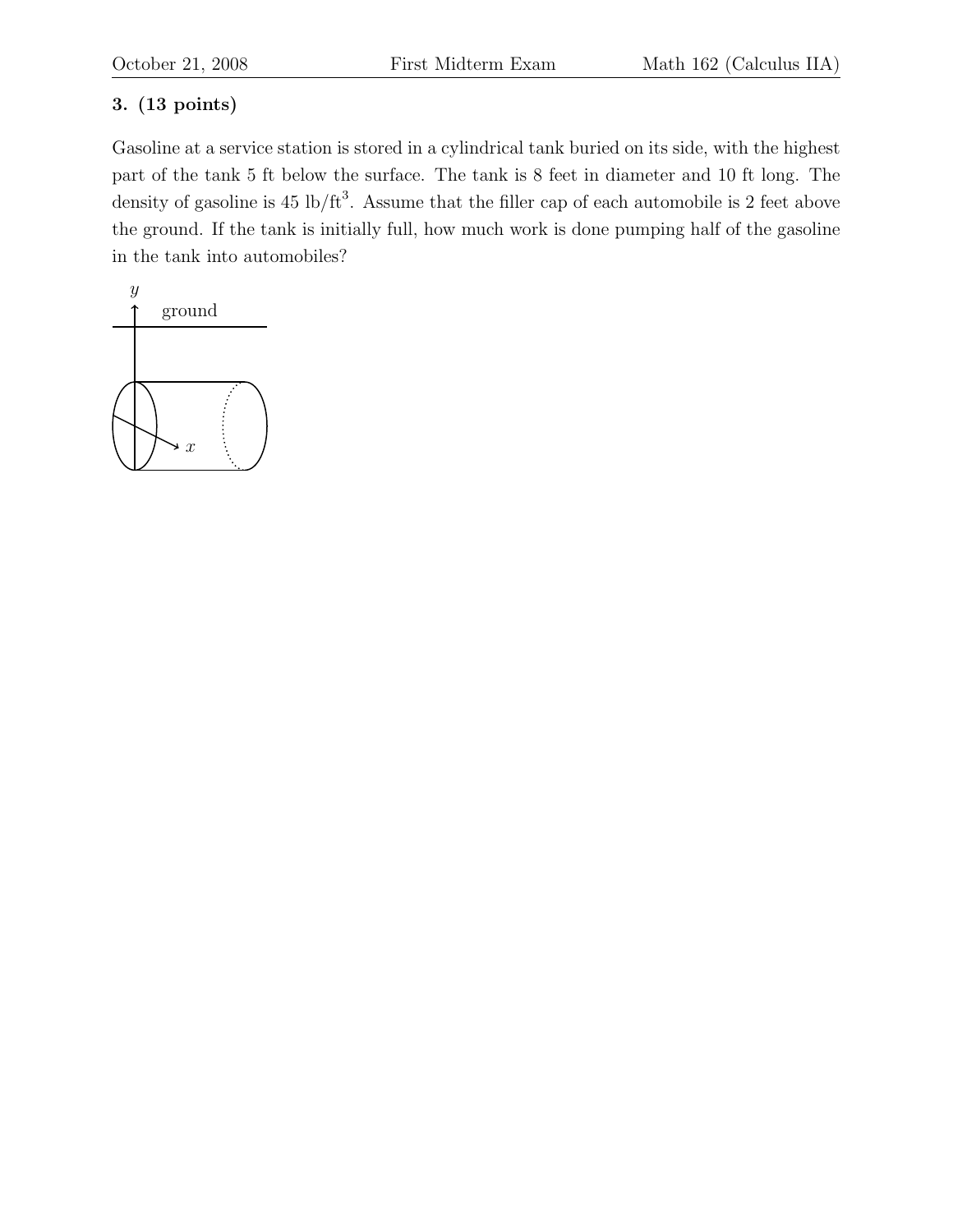## 4. (12 points)

Find the definite integrals, if they exist:

(a)

$$
\int_{-\infty}^{-1} e^{-2t} \, dt
$$

(b)

 $\int_0^1$ −1 1  $\frac{1}{x^2-2x} dx$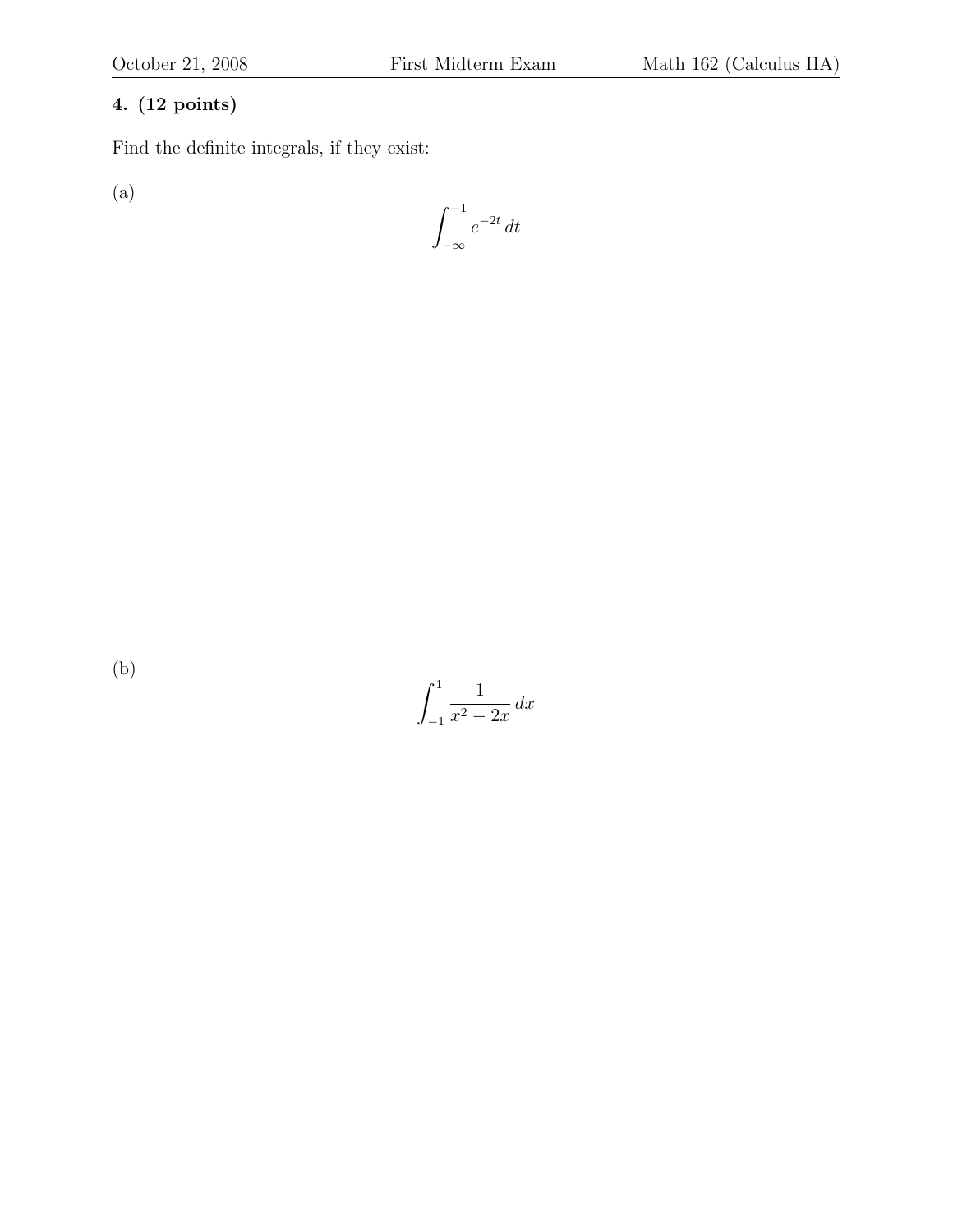5. (20 points) Suppose  $f(x)$  is a function whose derivative is given by

$$
f'(x) = \sqrt{2x - x^2}
$$

(a) Set up an integral for the length of the curve traced out by the graph of  $f(x)$  from  $x = 1$  to  $x = 2$ .

(b) Evaluate the integral found in part (a).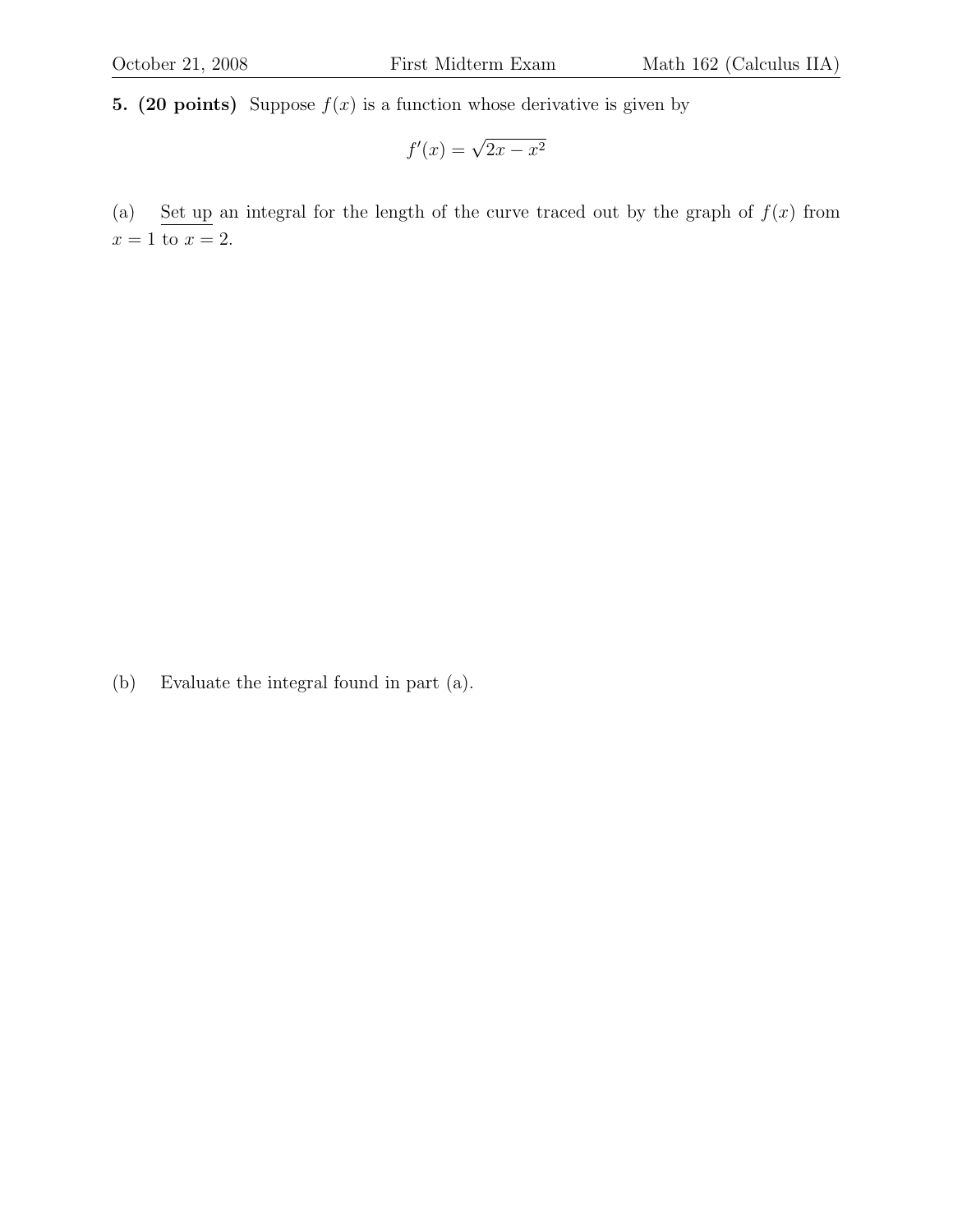6. (16 points) Evaluate the integrals:

(a) 
$$
\int \tan x \sec^4 x \, dx =
$$

$$
(b) \int x \tan x \sec^4 x \, dx =
$$